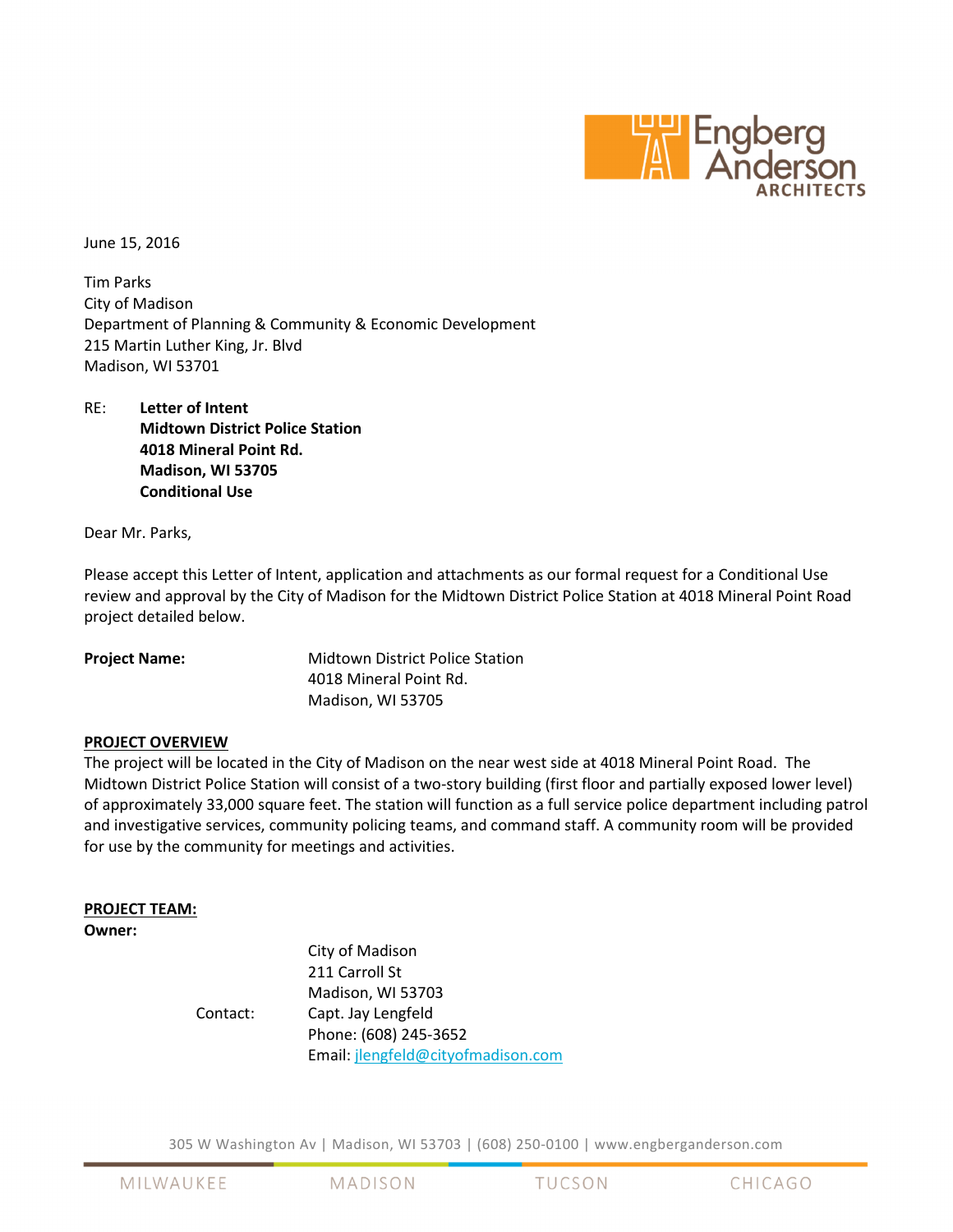Page 2

## Architect:

|                        | <b>Engberg Anderson</b>          |
|------------------------|----------------------------------|
|                        | 305 W Washington Ave.            |
|                        | Madison, WI 53703                |
| Contact:               | James F. Brown, Jr.              |
|                        | Phone: (608) 250-7514            |
|                        | Fax: (608) 250-0200              |
|                        | Email: jimb@engberganderson.com  |
| <b>Civil Engineer:</b> | <b>Ayres Associates</b>          |
|                        | 101 E. Badger Road               |
|                        | Madison, WI 53713                |
| Contact:               | Jacob Blue                       |
|                        | Phone: (608) 441-3564            |
|                        | Email: bluej@ayresassociates.com |
| Landscape Architect:   | <b>Ayres Associates</b>          |
|                        | 101 E. Badger Road               |
|                        | Madison, WI 53713                |
| Contact:               | Jacob Blue                       |
|                        | Phone: (608) 441-3564            |
|                        | Email: bluej@ayresassociates.com |

## EXISTING CONDITIONS:

The site is the former Mount Olive Lutheran Church and adjacent parsonage located at 4018 and 4016 Mineral Point Road, respectively. The two-story church resides within Lot 1, which consists of 95,265 square feet and includes a large, paved, surface parking lot. The parsonage is contained within Lot 2, which consists of 7,849 square feet and includes a two-story, single family home, garage and driveway.

According to the City of Madison zoning districts, the project site is located within the Traditional Residential - Consent District 1 and the use, height and number of stories are allowed through the conditional use approval process.

A demolition permit for the church and parsonage has been previously secured by the Madison Police Department.

## PROJECT SCHEDULE:

The project is currently scheduled to begin construction in the first quarter of 2017 with completion and occupancy in early 2018.

## PROPOSED USES:

In addition to the patrol and investigative services, community policing teams, and command staff offices, the project will include support spaces for these services such as an armory, locker rooms, workout area, evidence room, briefing room, interview rooms, and administrative offices.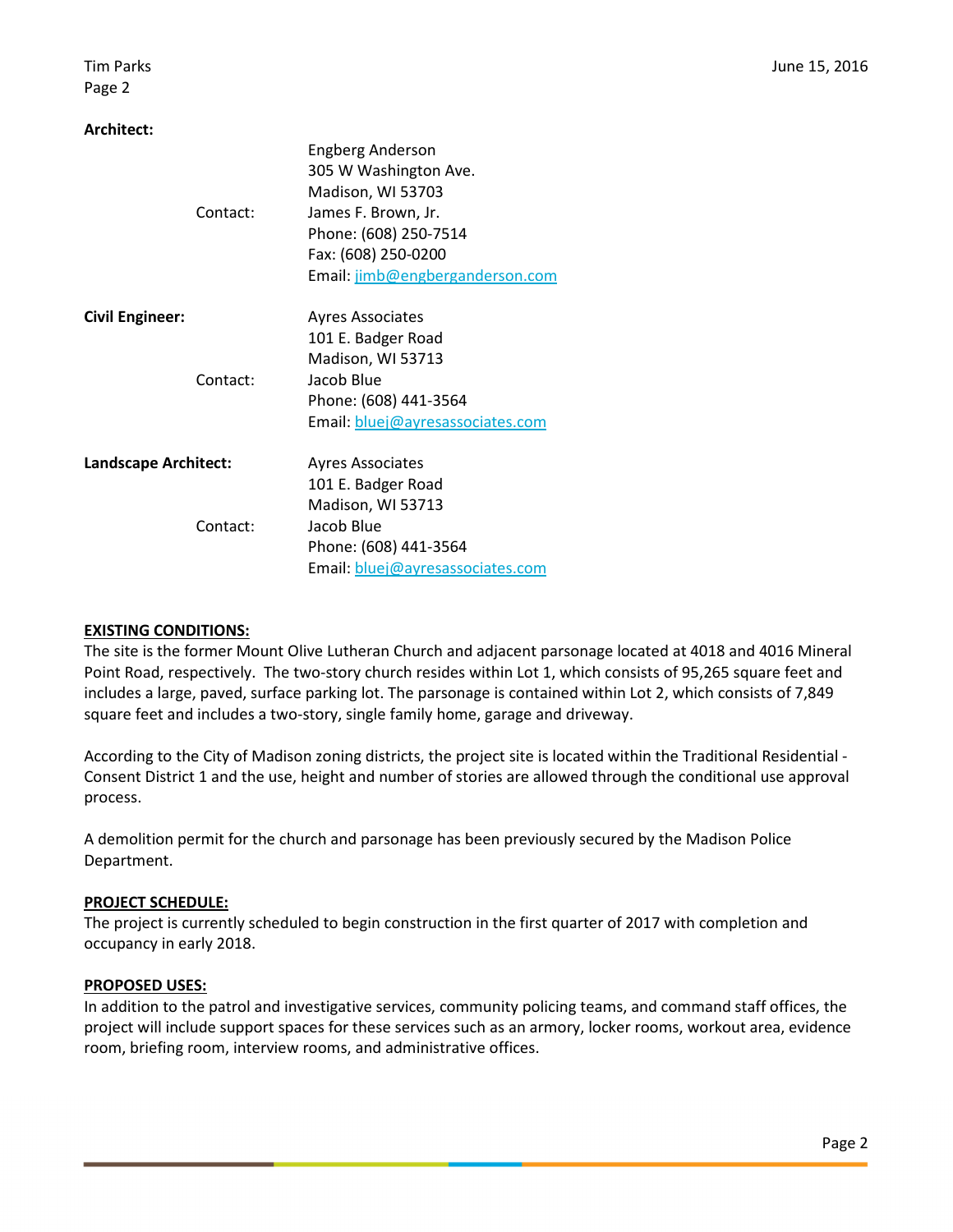Tim Parks June 15, 2016

Page 3

The building will include underground parking for 21 marked patrol cars and surface parking for 88 other vehicles including spaces for the public.

Areas:

| Public use spaces -              | 1,500 square feet  |
|----------------------------------|--------------------|
| Secured intake areas -           | 2,800 square feet  |
| Enclosed / underground parking - | 8,000 square feet  |
| Police program spaces -          | 20,700 square feet |

## HOURS OF OPERATION:

Midtown District office hours:

Monday – Friday; 8am – 4:00 pm.

The Community room is open beyond the listed office hours and can be reserved on an as-needed basis. Midtown District policing function is a 24 hours a day, 7 days a week function but is not occupied as such.

## BUILDING SQUARE FOOTAGE:

Approximately 33,000 square feet not including approximately 8,000 square feet of underground parking in the lower level.

## NUMBER OF DWELLING UNITS:

N/A

# AUTO AND BIKE PARKING STALLS:

Auto Parking:

The lower level will contain enclosed parking for 21 marked squad cars while there are 88 surface parking spaces. The surface parking includes secured parking for 49 vehicles and 39 "public" parking stalls outside the security gates.

Bike Parking:

Public bike parking includes 8 stalls adjacent to the main public entry. Secured bike parking includes 12 stalls adjacent to the staff entry.

## LOT COVERAGE AND OPEN SPACE:

The Mineral Point Road facade will be set-back from the property line 20-feet. Mineral Point Road is planned for a future widening. The setback line on the north side of Mineral Point Road is a line 50-feet north of Mineral Point measured at right angles to the existing center line. It is assumed that the new setback will become the property line and therefore the required zoning front yard setback will be measured from there.

The Westmorland Blvd. facade will be set-back from the property line 15-feet in accordance with the reversed corner side yard setback requirements.

The total lot area is 103,216.45 square feet with an open space requirement of 35% or 36,125.76 square feet. The proposed open space of 39,623.36 square feet exceeds the requirement by more than 9%.

## NEIGHBORHOOD INPUT:

There have been many opportunities for neighborhood input over the past several months. These opportunities include neighborhood meetings organized by the alderperson and attended by the design team on August 5, 2015, April 14, 2016, and June 8, 2016. The DAT meeting was held on March 10, 2016.